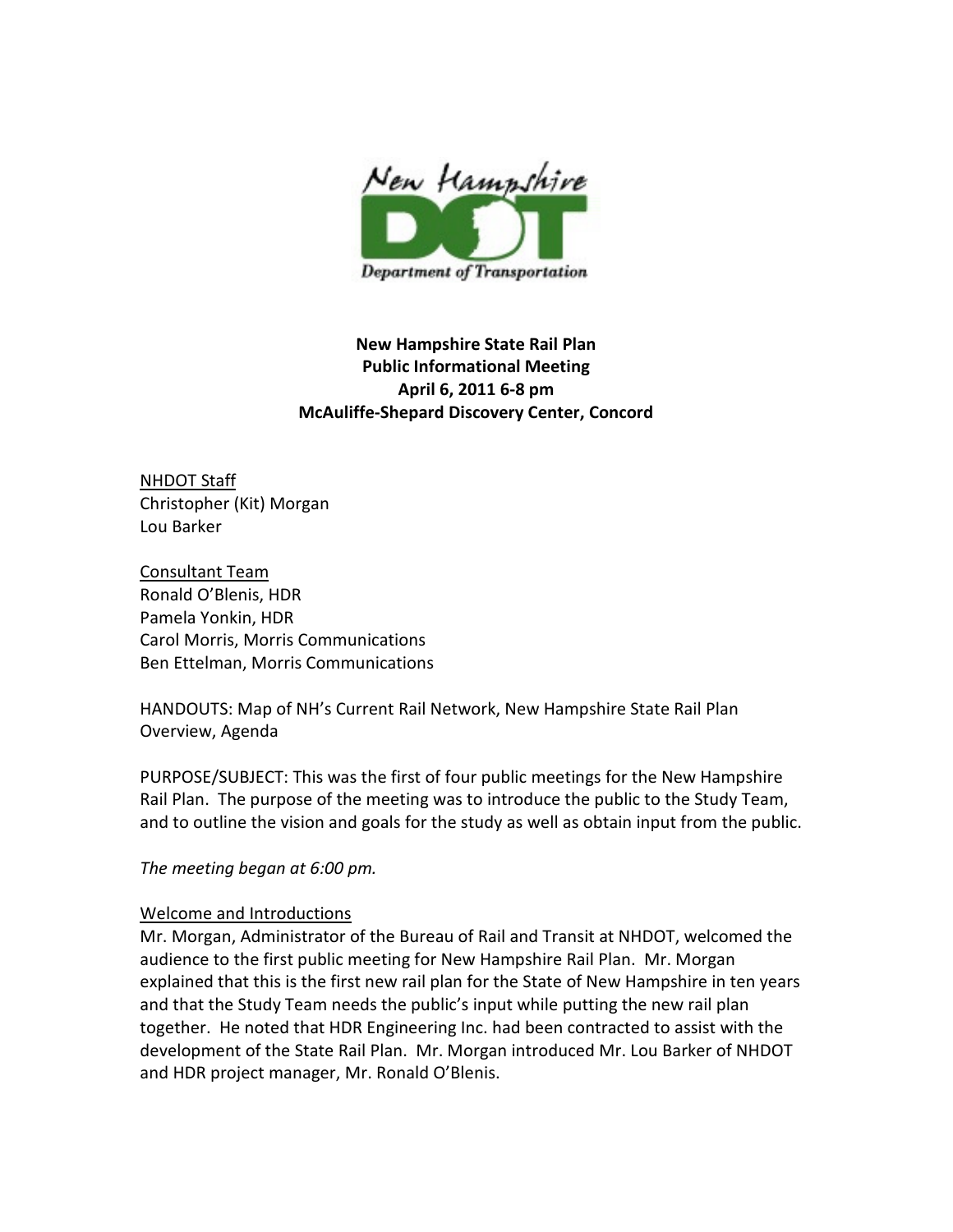Mr. O'Blenis welcomed the attendees and thanked them for coming to the meeting. he introduced Pam Yonkin from HDR and Carol Morris and Ben Ettelman from Morris Communications. He explained that the purpose of the meeting was to share with the public what the study intends to accomplish, the study vision and goals, the data that the Study Team had compiled to date. He explained that in addition to sharing this information, the Study Team was looking for public input and feedback as well.

Mr. O'Blenis explained that in addition to public meetings, the study is garnering public input through individual interviews with passenger and freight stakeholders. In addition, meetings are being held with the study's Technical Advisory Committee comprised of regional planning entities, regional economic development entities, and rail users from throughout the State of New Hampshire. He presented the items of the following Meeting Agenda.

# Meeting Agenda

- Purpose of Public Meetings and Q&A
- Review of draft Vision, Goals and Objectives
- Findings-to-date
	- o Summary of data
	- o Synopsis of initial interviews

#### Overview of NH State Rail Plan

- Objective of NH State Rail Plan Study
	- o Update 2001 NH Rail Plan
	- o Incorporate new PRIIA expectations
	- o Enable NH to apply for federal funding
- Public Meeting #1
	- o Present overview of NH Rail Plan and schedule
	- o Solicit comments on general understanding and interest in rail transportation in NH
	- o Public Meeting #2 will present our preliminary findings

# Vision Statement for NH State Rail Plan

Mr. Ronald O'Blenis presented the NH State Rail Plan Vision Statement and asked the public to provide feedback on the statement:

"Provides an efficiently utilized and well-maintained railroad system, expanded as appropriate to accommodate increases in freight and passenger demand for rail services.

It is a system that is fully integrated with the national, regional and statewide transportation system, connecting the state's urban and rural communities, maximizing the opportunities for economic growth, promoting energy efficiency, and providing safe, secure and reliable transportation of people and goods."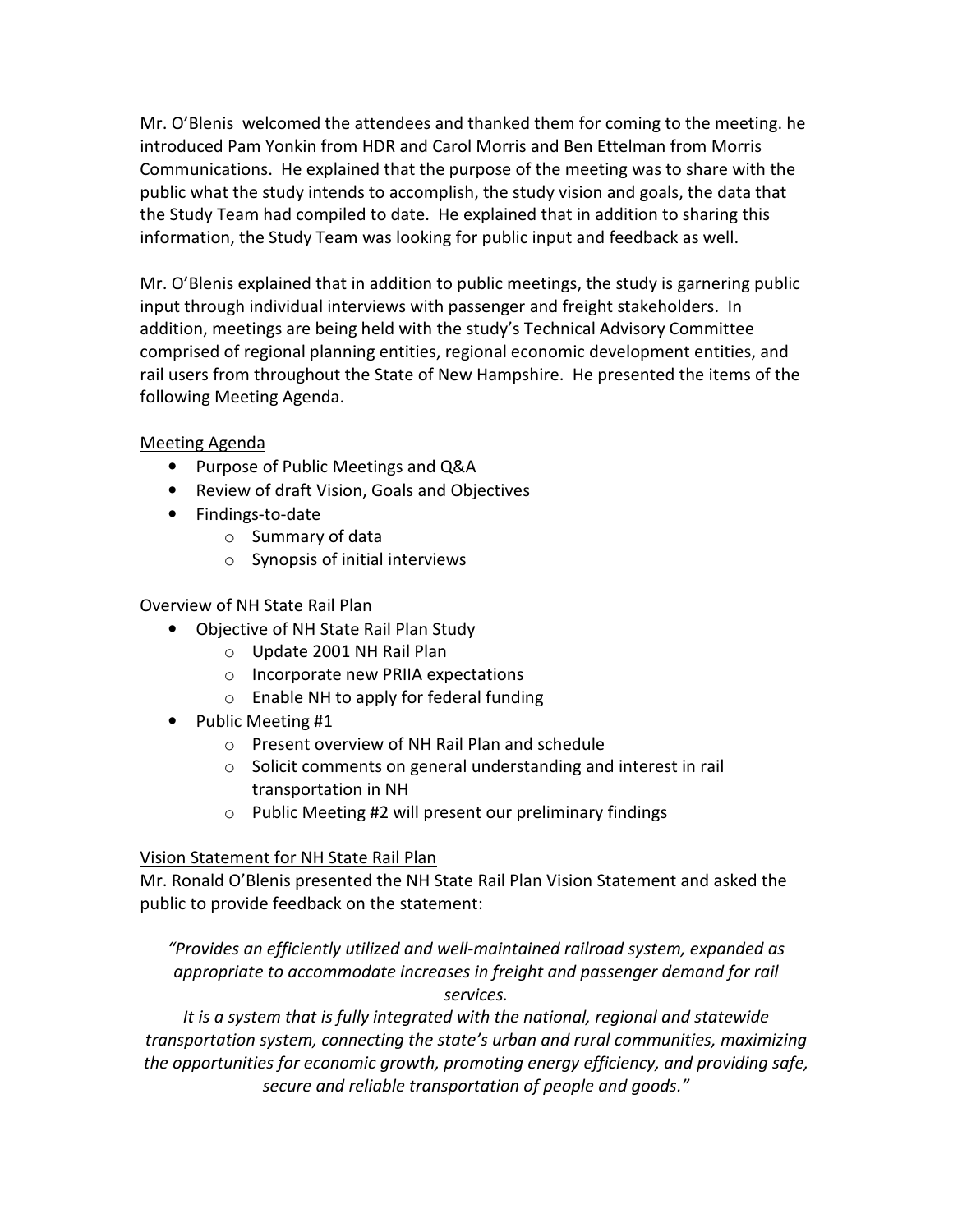# Members of the audience provided no feedback on the Rail Plan Vision Statement.

# NH State Rail Plan Goals

Mr. Ronald O'Blenis presented the general goals for NH State Rail Plan and asked the public to provide feedback on the goals:

- 1. Maintain the NH rail system in a state of good repair
- 2. Provide a rail system that is financially stable and sustainable
- 3. Expand the rail system and its capacity to promote growth in freight and passenger demand
- 4. Provide a rail system that is environmentally supportive and sustainable
- 5. Facilitate the ability of NH railroads to be competitive regionally, nationally, and globally
- 6. Support economic initiatives
- 7. Realize public benefits for public investments
- 8. Encourage public-private partnerships related to rail services
- 9. Educate NH residents and businesses on the rail system in NH

Question: Can you provide an illustration of how New Hampshire rail would be competitive globally?

Mr. O'Blenis responded that that there is very little rail that originates and terminates in the State of New Hampshire and there is a lot of freight, including cars and coal for example, that are moved via rail throughout the entire country, from the east coast to the west coast. NH's ability tap into this network increases their ability to be competitively.

# Presentation of Baseline Data Collected

Mr. Ronald O'Blenis made a presentation that covered the topics of Population in New Hampshire; New Hampshire Railroads; Miles of Rail by Operator Size and Miles of Railroad by Carrier.

Ms. Pamela Yonkin made a presentation that covered the topics of Modal Share by Weight 2007; Value Modal Share 2007; Rail Shipments by Direction; Trade with Canada: Modal Share by Weight; New Hampshire Top Five Originating Commodities by Weight and Value; New Hampshire Top Five Terminating Commodities by Weight and Value and Total Carloads Carried via Rail: Origin, Destination and Though Traffic.

Mr. Ronald O'Blenis made a presentation that covered the topics of Regional High Speed & Intercity Passenger Rail; Amtrak Boardings & Alightings in NH FY 2010; Amtrak Downeaster; Amtrak Downeaster Ridership and Synopsis of Initial Interviews with Technical Advisory Committee (TAC) Members.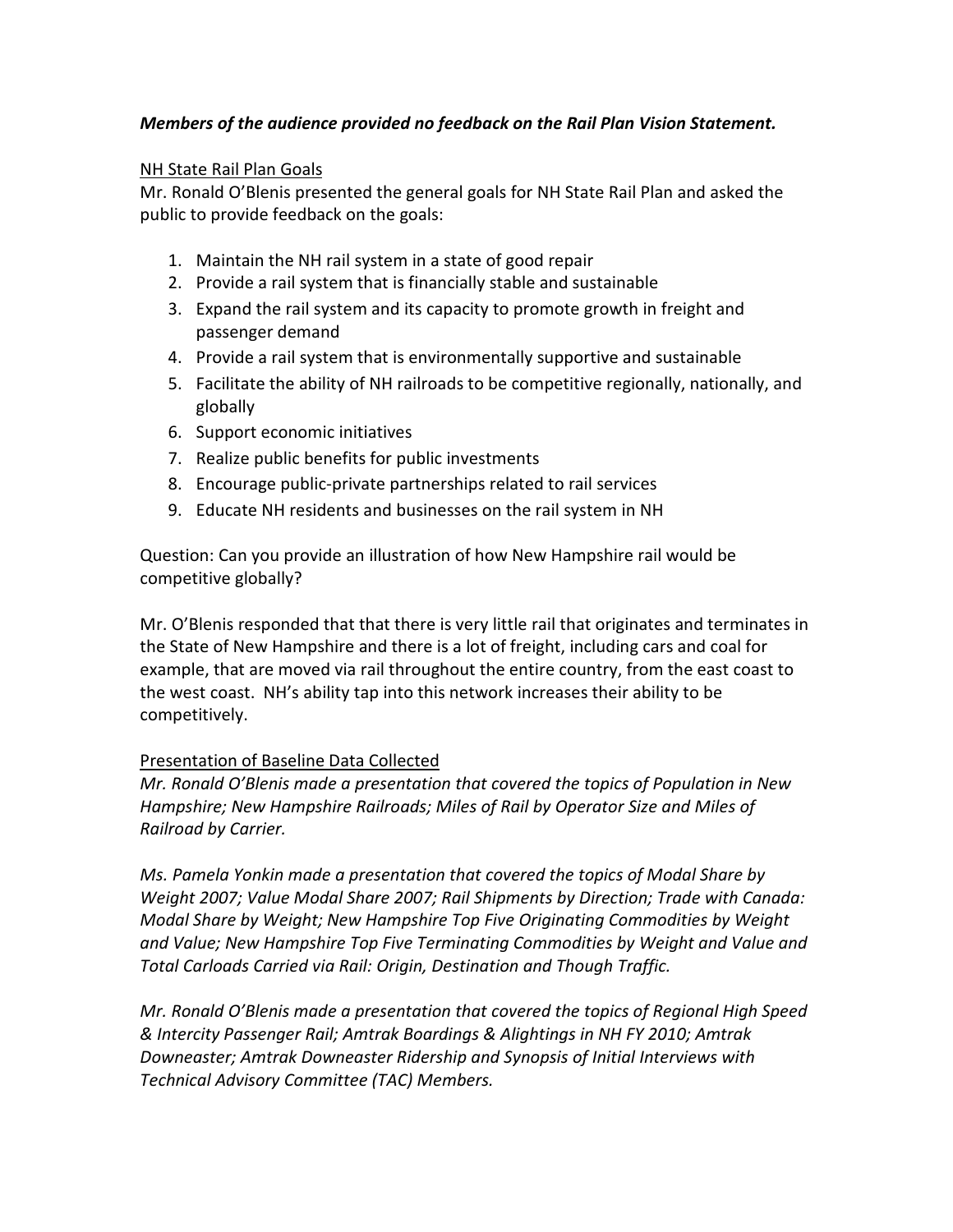#### Public Discussion

Mr. Ronald O'Blenis presented the following questions for discussion to attendees in the audience:

- 1. How do you view the importance of transportation relative to the NH economy?
- 2. How important is freight rail to transportation in NH?
- 3. How important is passenger rail to transportation in NH?
- 4. What are the benefits of investment in freight and passenger rail?

# Members of the audience provided the following feedback, input and questions:

Comment: With the aging population in New Hampshire, and the people driving in and out of Boston everyday, which is 400 people everyday, and the fact that buses are never on time, it seems to me that there is a market for rail. There is significant congestion to Boston. Why do people put up with this traffic? We need a train to traverse cities. I hate that younger people haven't even been on a train unless they have been to Europe. I think we should reinstall the rail system incrementally. We should start small and work up to expanded service.

Comment: Looking at these plans, I see a lot of north to south connections; I would like to see some plans for more east to west rail connections. A connection from Concord and Manchester to Pease Transportation Center would be ideal. Rail along Route 101 would be good too.

Comment: I would like to see a balanced transportation system, with things like vans from airports, and buses and trains going in and out of cities Including a bus to Concord from Portsmouth.

Question: I'm feeling a sense of cynicism that NH doesn't consider the regional aspects of their transportation, why is that apparently suggested?

Mr. Ronald O'Blenis responded that those comments came up in one-on-one interviews with TAC members and the comments touched on that people understand that there needs to be recognition of a greater economy statewide in order for NH to be regionally competitive economically.

Comment: I do not know if this plan will look into identifying funding streams, I see that you have identified population centers, but rail is so underfunded that it seems like a non-starter. We need to identify how to identify funds in order to invest in building rail infrastructure. Until we identify a funding source, this is not going to happen.

Comment: One way to pay for it is to continue to develop the freight side of the rail industry in the state. If we can build a viable freight rail system, it will support passenger service. Freight rail provides the capital and operational basis when it comes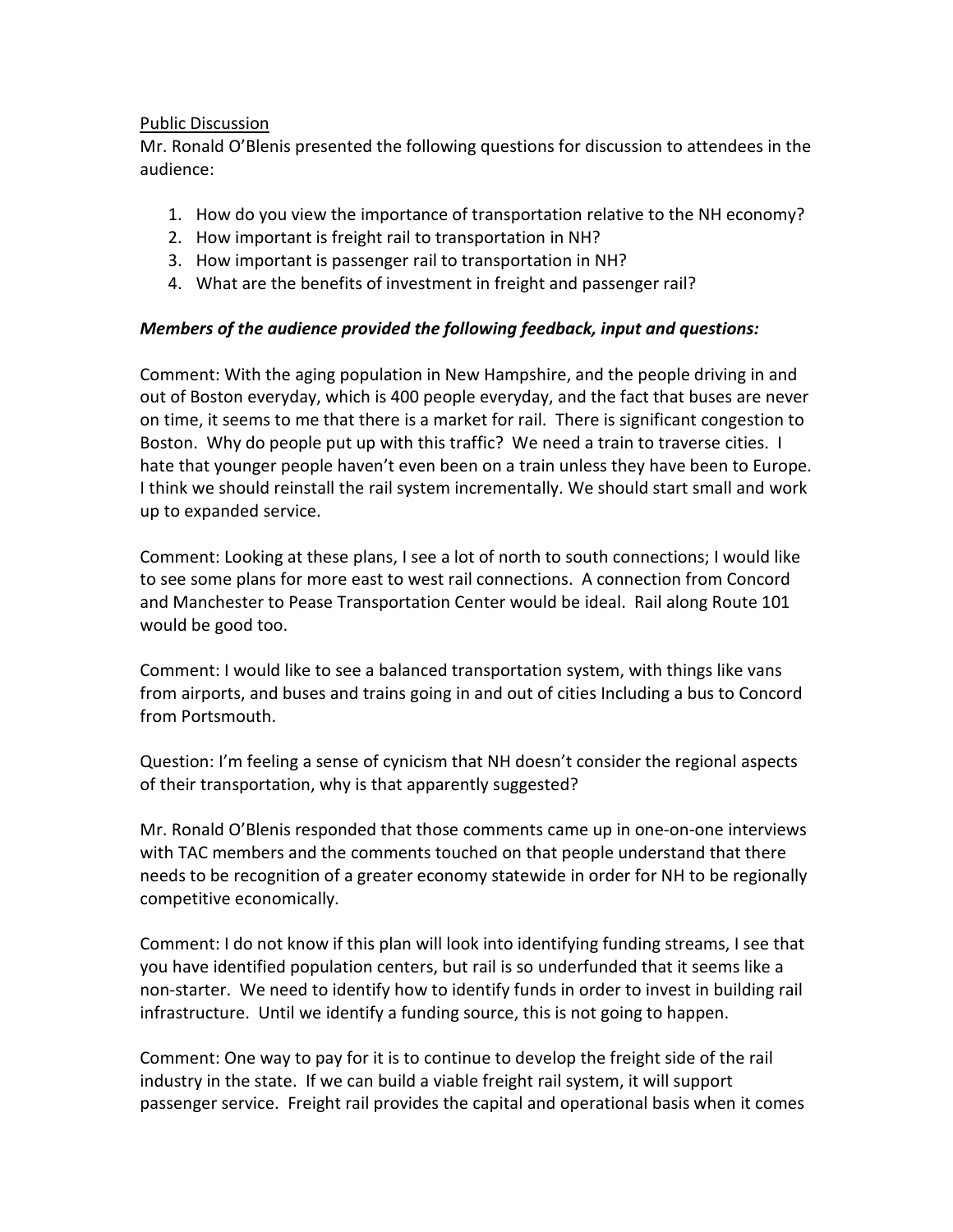to rail. We need to ask freight railroad users and/or truck users what makes them decide between modes.

Comment: If we invested in freight rail to move coal from Bow it would create revenue.

Comment: Finding out where the funding sources are going to come from needs to be a priority for this study. What are you looking at to identify ways to identify funding sources?

Ms. Pamela Yonkin responded that as part of the rail plan the Study Team will provide an inventory of the best practices of other states related to funding and that the Study Team will also look into some other potential innovative funding sources that NH can consider.

Comment: I think that identifying funding sources is the most important part of this plan. You need to prove that freight rail will support the passenger system and we need to have this study show irrefutably what the benefit is so people will be willing to put their personal finances towards its use. I think you should interview the people who have businesses on rail lines as to whether they would use freight rail in Nashua so you can show specifically that business would benefit. I know businesses that tell me that they won't ship by rail because the tracks are in poor shape and they need more reliable service.

Question: Do you have a copy of the Tuck Report?

Mr. Ronald O'Blenis responded that the Study Team did not, but they would follow up on getting it.

Comment: We need the government to subsidize railroads in the same way they subsidize roads.

Comment: On the freight side, New Hampshire is on the end of the distribution network, and that affects the price goods. Truckers have higher prices in New England, so rail is very important to freight. Rail, for many people, is a potential market expansion device. In New Hampshire costs are higher, labor costs more, energy costs more and we have higher taxes. A potential option for savings would benefit this region economically.

Comment: The population of New Hampshire is aging; we can agree that a balanced transportation system is going to be needed in this state. The state's hands have been tied and funds that could have gone to this have gone to auto travel. Funding is key. If the NHDOT does want a balanced transportation system, they should be leading a charge for the legislature to change funding going to cars rather than rail.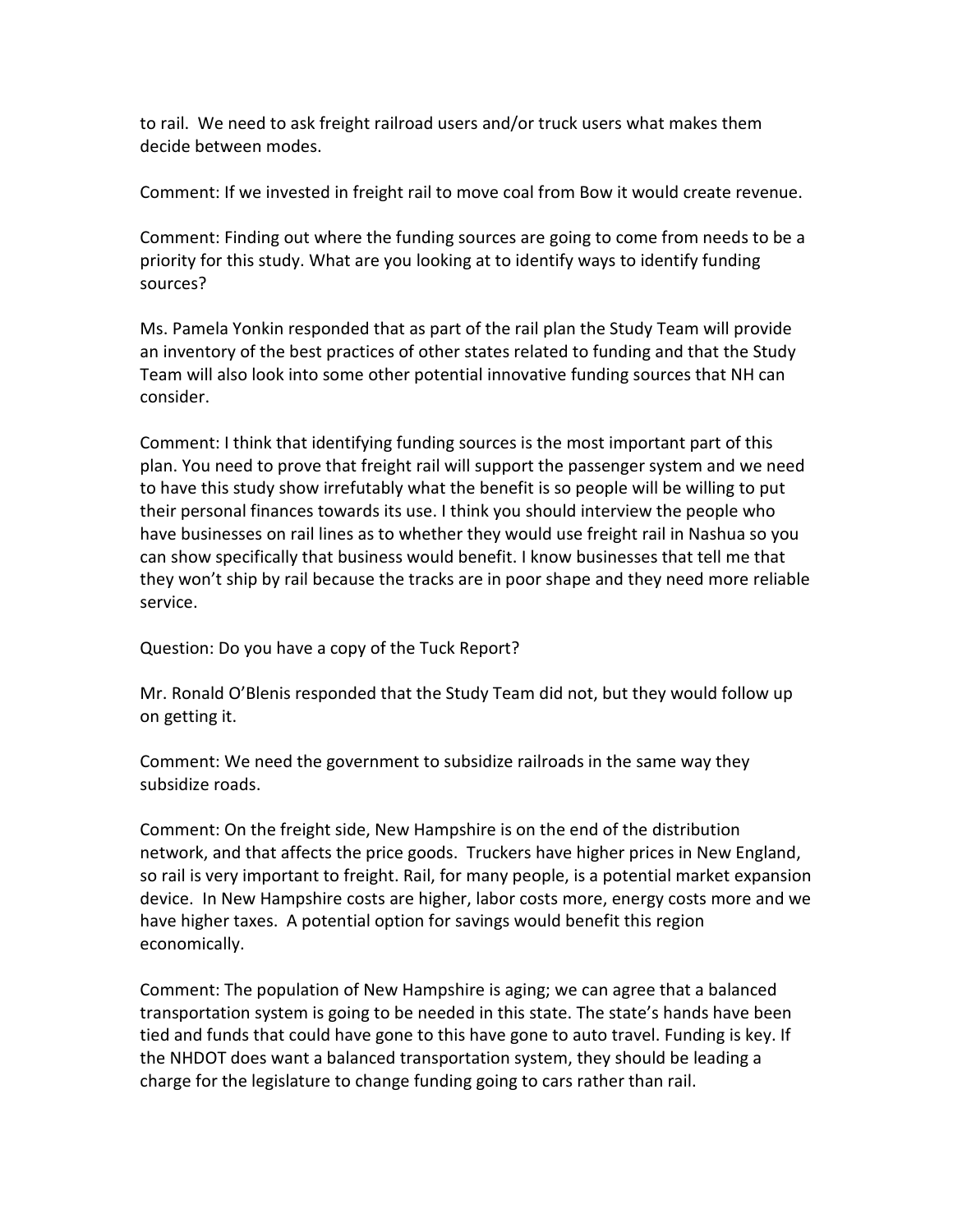Comment: That would mean a change in the state constitution.

Comment: Truck sizes in this state are at the top end, this state has a very high weight limit. That leads me to believe that we have distorted the transportation market in this state. To return balance we have to address the weight limits to address the trucks that don't pay their own way.

Comment: The plan has to include specific information based on trucking; I would hope that you would include a section on intermodal connections. Locations such as the Port in Portsmouth could be a good connection for intermodal options. That would help NH open up to international markets.

Comment: We need to address the opportunity for piggyback service as well. If the trucks are too heavy, we could put those heavy loads on rail cars.

Comment: In order to provide more reliable freight service on rail, New Hampshire is going to have to invest in more infrastructure than we currently have. Things such as double tracks and passing lines are needed if you want to have freight and passenger rail work together. We need adequate right-of-way.

Question: Will the plan include ideas on legislation that might identify new funding sources?

Mr. O'Blenis responded that the study will make note of limitations and make comparisons of best practices across the country in order to work towards that end.

Mr. Morgan responded that the key challenge is to show public benefit and then quantify them, especially on freight investments, which are difficult to quantify, but that is the charge of this study. He also commented that the six states in New England and New York have signed a compact to work together on developing long-range rail projects and to support the overall rail program moving forward.

Comment: I haven't heard anything from the cities along the capital lines. It would be a different lifestyle to walk to a train like in New York and New Jersey. This would be an attraction for people to move here if there is plentiful housing near passenger rail lines.

Comment: Nashua unanimously supported a recent resolution to support passenger rail. Other communities like Merrimack, Concord, Manchester and Bedford have also passed resolutions for passenger rail for New Hampshire, so the communities are very supportive of recognizing the value of rail.

#### Closing Remarks